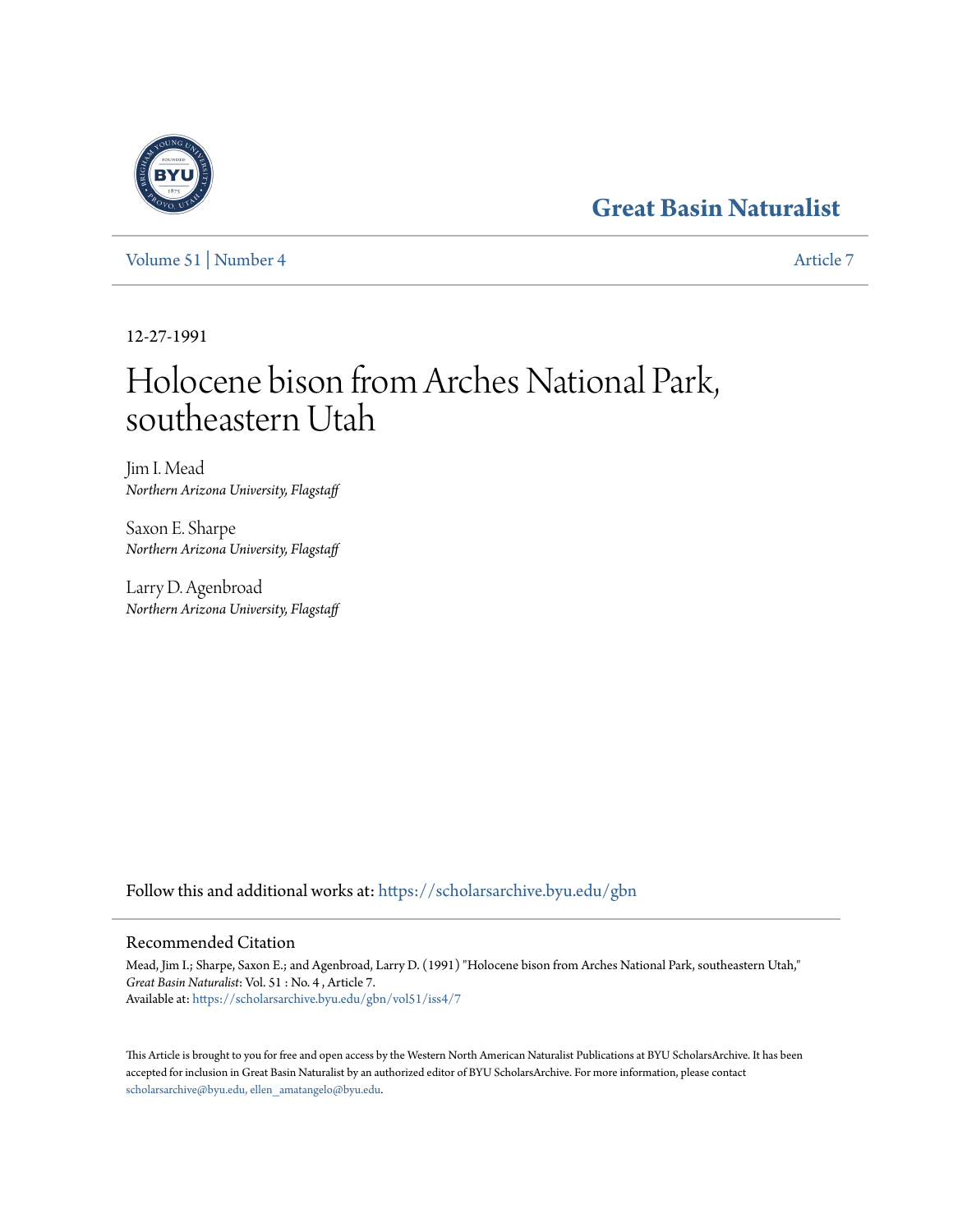### HOLOCENE BISON FROM ARCHES NATIONAL PARK, SOUTHEASTERN UTAH

Jim I. Mead<sup>1, 2</sup>, Saxon E. Sharpe<sup>1</sup>, and Larry D. Agenbroad<sup>1,2</sup>

ABSTRACT.-An artifact constructed from a bison *(Bison bison)* hornsheath was recovered from the surface of a sandstone shelter also containing skeletalremains ofbison and bighorn *(Ovis canadensis*). Radiocarbon dating ofbison, bighorn, and the artifact indicate that all co-occurred on the central Colorado Plateau, southeastern Utah, either between A.D. 1405 and A.D. 1420, or between A.D. 1535 and A.D. 1605. Skeletal remains of the bison imply that the animal was ofthe local faunal community during the transition between Protohistoric and Historic time.

*Key words: bison,* Bison, *Holocene, bighorn,* Ovis canadensis, *Colorado Plateau.*

#### BISON ALCOVE

Bison Alcove (our informal designation for locality 42GR538) is a large shelter located in the Entrada Sandstone in Arches National Park, Grand County, southeastern Utah (1317) m elevation). A sparse pinyon-juniper community occurs on the predominantly eolian sandy alluvium outside the south-facing entrance. The entrance to the dry rock shelter is approximately 10 m high and 22 m wide (Fig. 1). Much of the interior is choked with large roof spall boulders; however, one can easily proceed horizontally about 13 m into the shelter. Packrat *(Neotoma)* middens are common throughout the site. Initial analyses of seven of the indurated (cemented) middens, radiocarbon dating 12,400 to 20,000 years before present (yr B.P.) (S. Sharpe, in progress), indicate that Pleistocene-age materials (limber pine *[Pinus jlexilis],* Douglas fir *[Pseudotsuga menziesii],* and numerous microfauna) occur at the site.

The entrance to the alcove is somewhat flattened and cleared of rubble in spots: higher up into the shelter many of the small boulders and larger packrat middens have been assembled to form one- or two-tier, drylaid walls. Sand is deflating outside the alcove and uncovering lithic debitage. Pottery is rare. Two unindurated packrat stick middens occur in the shelter: one small nest at the east side of the entrance, and one large midden occupying the back of the shelter. In both cases these middens contain numerous skele~ tal elements oflarge and small mammals. The dry environment outside the alcove and the protective nature of the shelter have permitted the preservation of various specimens of keratin tissue (horn and hoof) from herbivores. A vandal's pothole occurs near the midden at the entrance area. Just upslope from this hole, and under a boulder where packrat activity occurs, we recovered an artifact made from hornsheath.

We felt that the alcove and its deposit required additional analyses due to the remains ofbighorn *(Ovis canadensis)* and bison *(Bison bison),* the excellent preservation of keratin, and the recovery of the horn artifact. Although bighorn lived in the region through~ out the Holocene, they were reintroduced to the park in 1985. The chronological range of the bison is inadequately understood for the Colorado Plateau. Given the known occurrence of Pleistocene packrat middens, it was conceivable that the artifact was also of late glacial age. This is a report of the bighorn and bison remains and bison artifact recovered from Bison Alcove, Arches National Park.

#### PACKRAT MIDDEN

Packrats typically collect plant, rock, animal (dung, hair, keratin, and skeletal), and artifactual material from within a range of 30-100 m of their den. These materials are placed over the nest mainly for protective

**lQuatemary Studies Program, Box: 5644, Northern Arizona University, Flagstaff, Arizona 86011-5644.** 2Department of Geology, Box 6030, Northern Arizona University, Flagstaff, Arizona 86011-6030.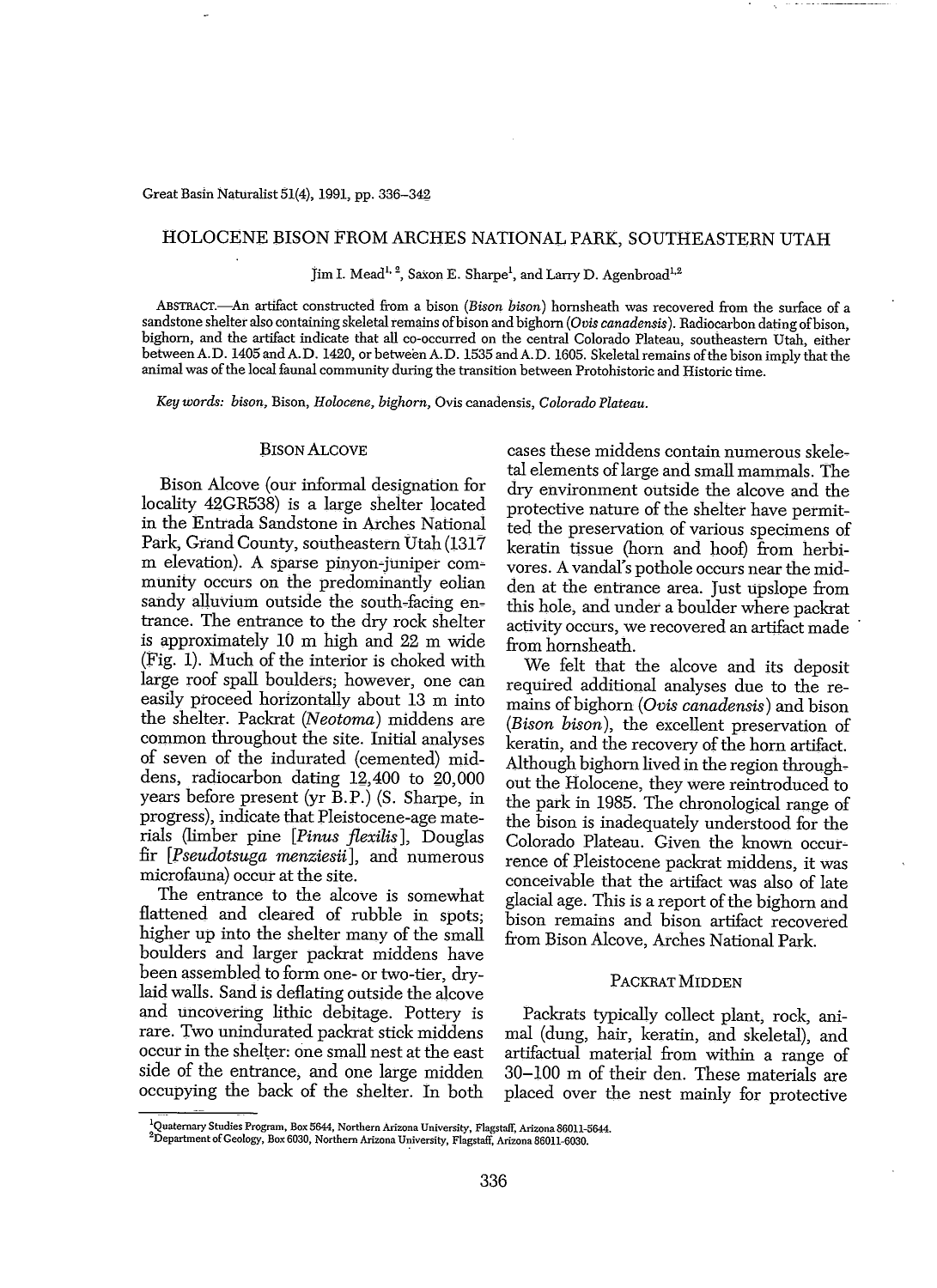

Fig. 1. Schematic plan map of Bison Alcove, Arches National Park.

construction. Often the packrat collects recently "living" materials, such as fresh plants, dung, and animal carcass remains. If the den construction is in a dry alcove in the hyperarid Southwest, the resulting midden will last as long as the shelter persists and represents the local biotic community at the time of collection (Betancourt et al. 1990). This same dry shelter may also preserve much older Pleistocene material, which the packrat may incorporate into a "recent" midden. Any item found loose in the dry alcove is "fair game" for a rummaging packrat.

The unindurated middens described above contained numerous bones of bighorn and bison. These materials could conceivably have been of late Pleistocene age, or they could be Holocene remains procured by local humans or packrats. The sample of large mammal bones was collected from the unindurated packrat midden in the back of the shelter; the artifact was collected from the surface near the front of the alcove, Due to the dry environment and continued preservation in the alcove spanning at least the past 20,000 years, precise age determination of the remains can occur only through direct radiocarbon dating.

#### FAUNAL REMAINS

#### *Ovis canadensis*

Bighorn remains were the most numerous large mammal remains in Bison Alcove. The following skeletal elements were recovered. horncore with sheath  $(n = 1)$  (Fig. 2A), axis  $(2;$ one burnt), thoracic vertebra (2), sacrum (2), scapula (1), tibia (1; distal fragment), metatarsal (1; distal fragment), and 2nd phalanx (1). Some of these remains exhibit tissue still adhering to the bone. Although no butchering marks are evident, the burning and the location of fragmentation could imply human usage. A minimum number of individuals (MNI) of two bighorn was represented, based on the sacrum.

The horncore remain, although fragmented and removed from the skull, was from a young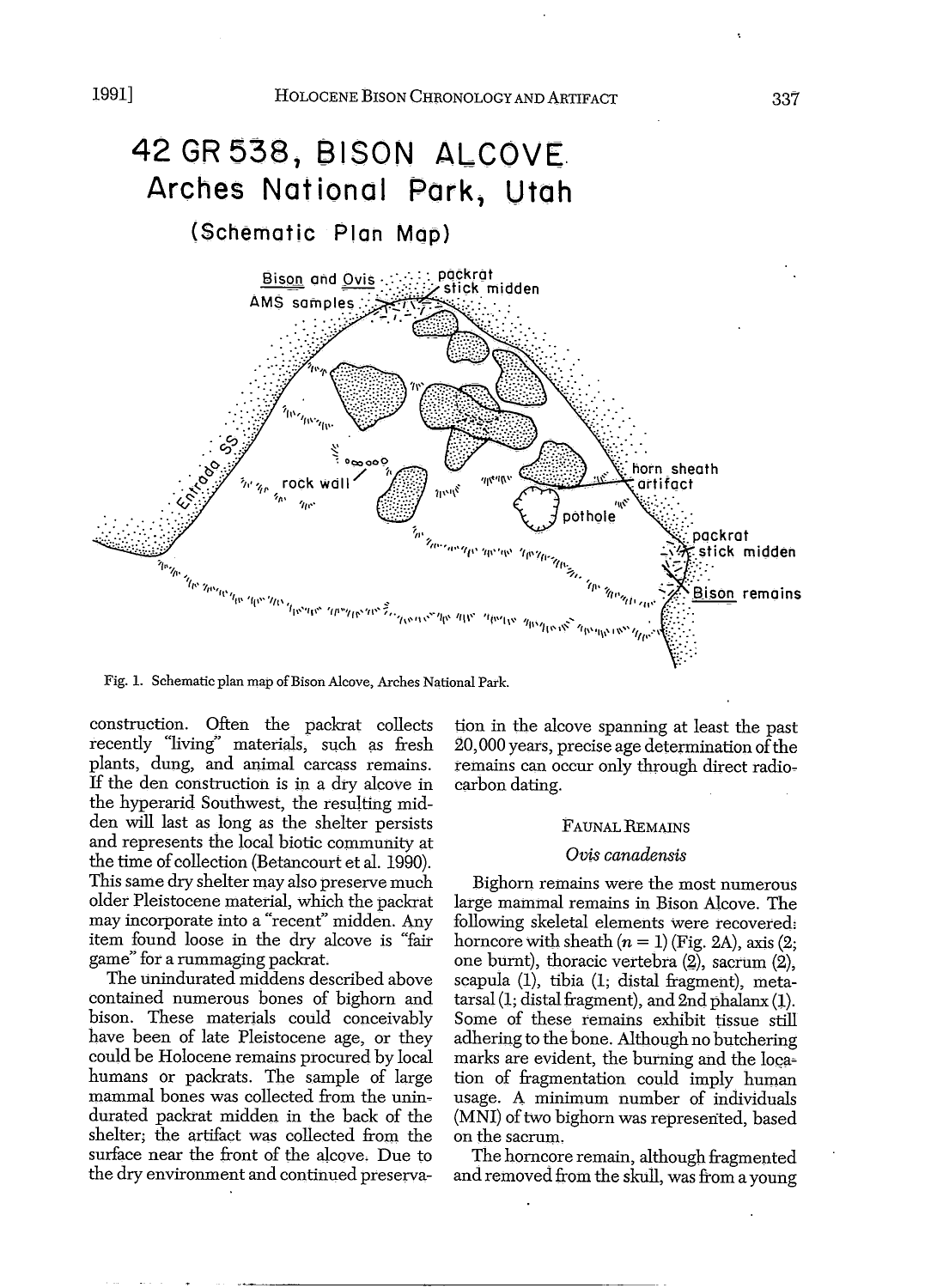

Fig. 2. Skeletal remains from the packrat midden: A, hotncote and attached sheath ofa young adult bighorn, *Ovis canadensis;* B, hoof remain of a young bison, *Bison bison.* Samples of keratinous tissue were removed from each specimen for AMS radiocarbon dating.

adult, possibly a female, based on the amount of internal core ossification and the length cross-section shape of the core and sheath. The unburned axis shows extreme degrada~ tion due to prolonged exposure to sun and possibly moisture. This bone was probably collected by the packrat from either outside the shelter or from the dripline area.

#### *Bison bison*

Bison remains wete found throughout the shelter, but never in great quantity. The following skeletal elements Were recovered (Fig. 2B): hornsheath (1; fragment constructed into artifact), centrum plate  $(2)$ , ulna  $(1; proximal fragment)$ , 1st phalanx  $(1)$ , 2nd phalanx (3), 3rd hoof phalanx (3), and keratin hoof(1). No butchering marks were observed on any of these bones, although evidence of rodent gnawing was common. There appears to be an MNI of one bison. The size of the terminal phalange, the unfused centrum vertebral plates, and the hollow length versus the diameter of the homsheath suggest that the bison was a young adult.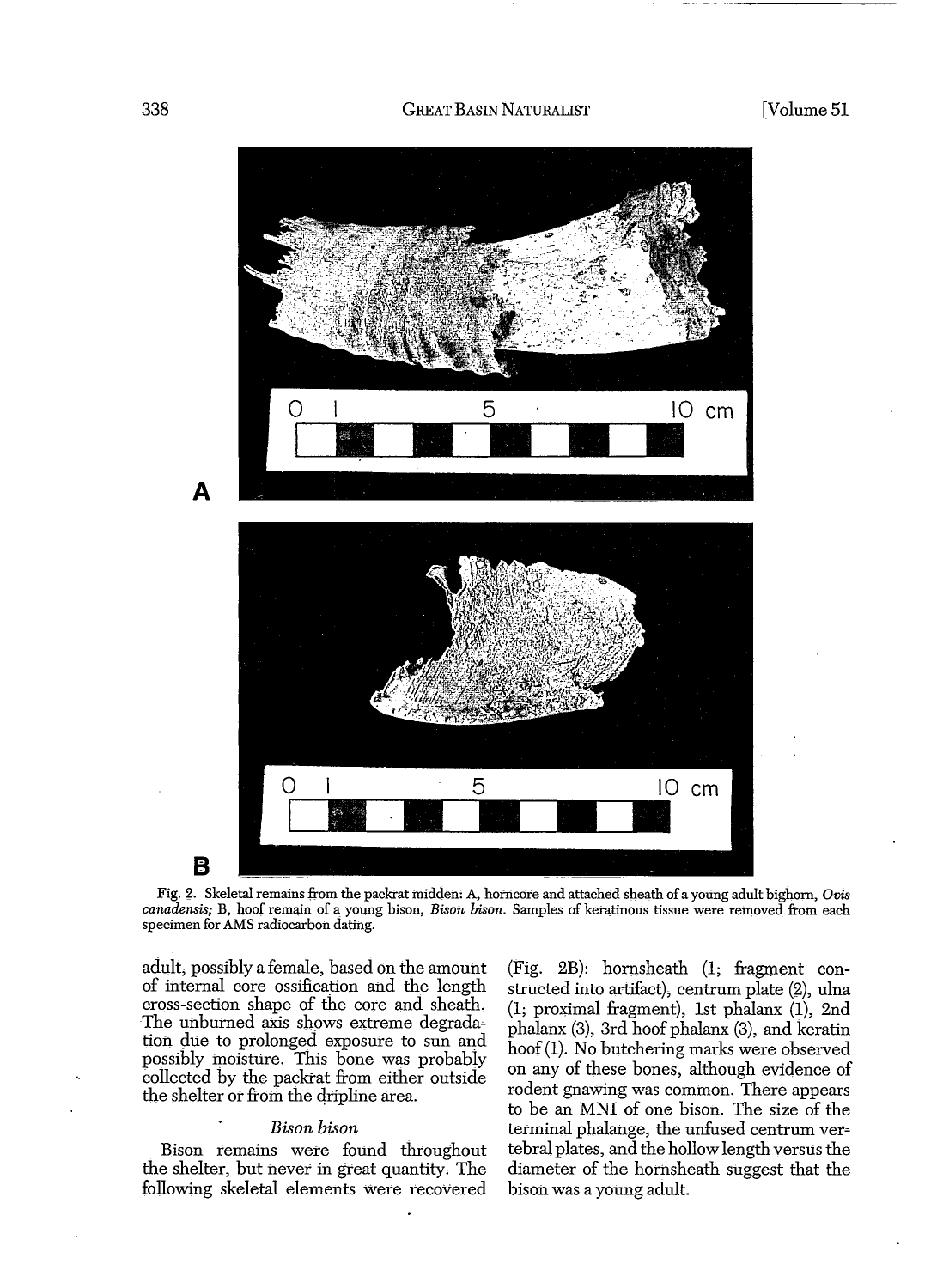

Fig. 3. Artifact made of bison hornsheath and pine pitch. Dermestid beetle chewing can be seen at the left end and top of the hornsheath. A knife cut mark is seen near the basal edge of the sheath adjacent to a circular groove used to cut the sheath from the horncore.

#### ARTIFACt DESCRIPTION

The artifact contains three parts: hornsheath, twig, and resin (Fig. 3). The total length is 163 mm, the hornsheath 50 mm, resin 16 mm, and protruding twig 97 *mm.* The hornsheath base is straight and contains a hollow center, indicating that it was cut from the burr and horncore of the bison skull. An isolated cut mark is seen above the base of the hornsheath (Fig. 3). The hornsheath now shows the burrowing damage of dermestid beetles; furrowing can be seen on the top edge of the sheath in Figure 3 and along the tip. It cannot be stated whether the tip of the horn was present when the artifact was constructed because it has since been consumed by beetles. Although it is possible that a hu~ man used an older, beetle-eaten hornsheath, the radiocarbon dates (see below) do not confirm this idea.

The resin is pine *(Pinus)* pitch; juniper *(Juniperus)* does not produce pitch in quan~ tity. Most pitch exudes predominantly from a wound to the tree and stays malleable for approximately one to two years, after which it crystalizes (M. Wagner, Northern Arizona University). Pitch balls are preserved under trees in arid climate, such as in Arches National Park, and potentially can last for hundreds of years in the right environment.

A scenario of construction of the artifact follows: (1) The human procures a bison hornsheath. (2) Pine resin is pushed and molded into the base of the hollow (natural) hornsheath.  $(3)$  A twig of unknown identification is pushed into the soft resin before it hardens.

The function of this artifact is not understood; it would be pure speculation to identify this object as a "religious device," a tool, or a child's toy. A search through the South-Western archaeological literature has failed to locate any examples of objects similar to this bison artifact. Morris (1980) illustrates a corn (maize) cob that contains a stick in one end and a feather inserted into the other end. the appearance is vaguely similar to our bison artifact. Morris (1980:139) states that these corn artifacts "may have been game darts, prayer sticks, or other ceremonial material" belonging to the Basketmaker people in the Prayer Rock district (tree-ring dating between A.D. 446 and A.D. 676), at the north end of the Lukachukai Mountains, Arizona.

#### RADIOCARBON DATING

Four samples were submitted for radiocarbon dating using the accelerator mass spec~ trometer (AMS) technique. All radiocarbon analyses were conducted by Beta Analytic Laboratories (Gainesville, Florida). A keratin

 $\ddot{\phantom{a}}$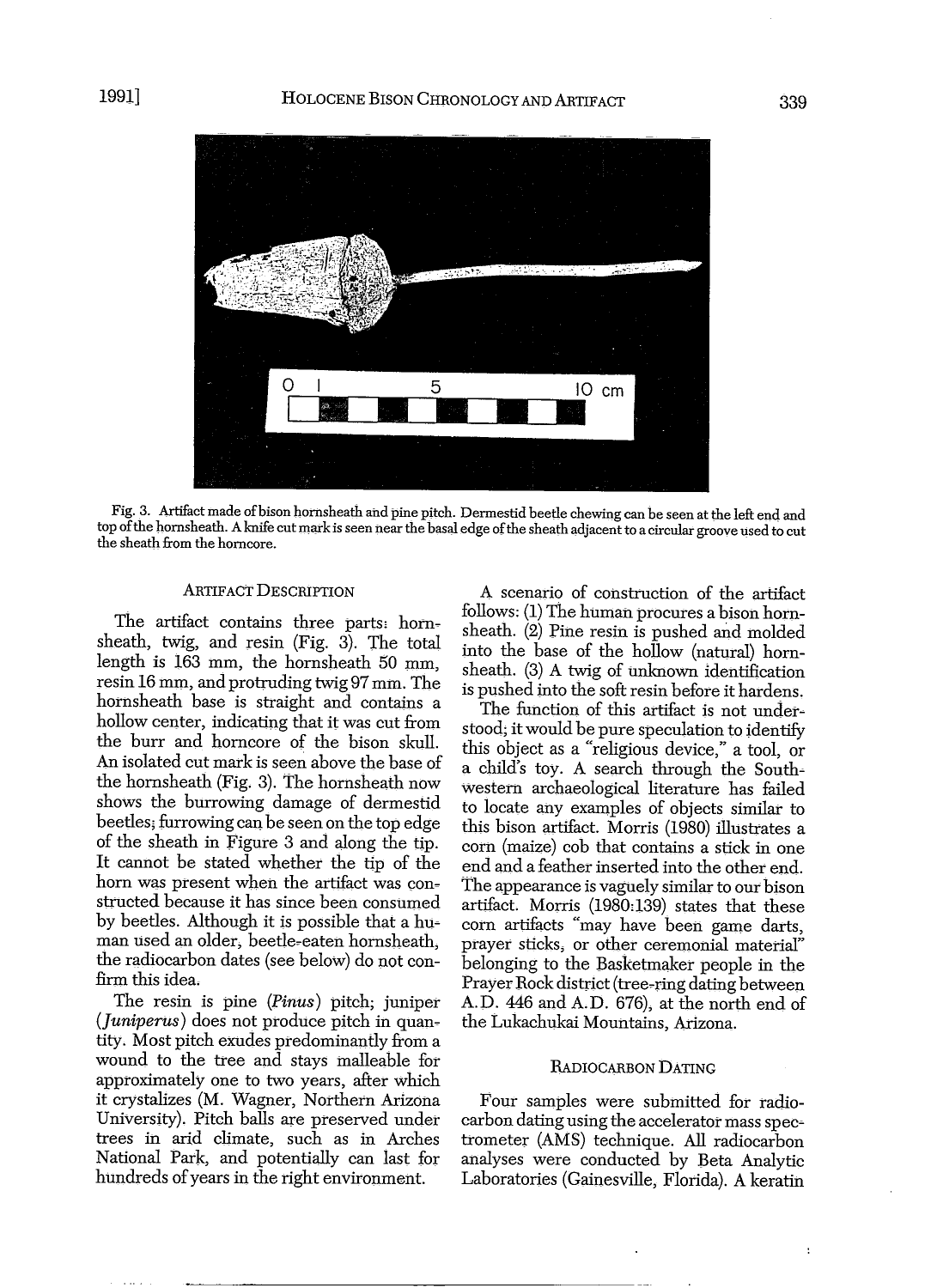hornsheath of *Ovis canadensis* and the isolated keratin hoofof*Bison bison* were selected from the unindurated midden located in the back of the alcove to provide direct dates on these species. Milligrams of keratin of each species were used in the analyses.

The bison artifact was dated twice using two different segments of the specimen (hornsheath and resin). Initially it was assumed that the hornsheath could be of late Pleistocene age, based on other Pleistocene plant and ani= mal remains preserved Within the packrat middens and the alcove; but the artifact could have been manufactured at a much later time. We assumed that dating the sheath would provide a time for the species presence at the ' alcove, and the analysis of the resin would determine the age for the manufacture of the artifact.

Figure 4 provides the radiocarbon age plus two standard deviations for each of the AMS dates. Uncorrected ages span a time, at two standard deviations of the mean, from A.D. 1180 to A.D. 1715 (720 to 235 yr B.P.). The radiocarbon ages illustrated in Figure 4 indicate that three of the dates are statistically the same age at one standard deviation of the mean *(Ovis* hornsheath, *Bison* hoof, and the *Bison* hornsheath). The resin in the artifact is older than the other three, but it is within a single grouping at two standard deviations. There are two scenarios for the use of the radiocarbon dates: (1) Group all four dates together at two standard deviations and determine the co-occurence age. (2) The resin is actually an "old pitch ball" (see above) by a hundred years or so, and therefore the actual age of the remains is best determined by omitting the resin date and calculating the cooccurrence age at one standard deviation of the mean for the three youngest dates.

All dates can be considered a single event in time (at two sigmas), having occurred betweenA.D. 1425 and A.D. 1490 (stippled area in figure; scenario 1). Holocene radiocarbon dates should be calibrated because of temporal variations in the radiocarbon content of atmospheric carbon dioxide. Numerous cali~ bration techniques occur (including Ralph and Michael 1970, Stuiver and Reimer 1986). At the 95% confidence level using the calibration technique of Klein et al. (1982), our four dates fall within a time span of A.D. 1280 to A.D. 1650. A grouped overlap area within

this calibration implies a possible single co= occurrence between A. D. 1405 and A. D. 1420 (Fig. 4). A high-precision calibration of the radiocarbon dates and a grouped overlap of corrected ages still implies a time of procurement and manufacture within the A.D. 1400s (Stuiver and Pearson 1986).

Scenario 2 is also depicted in Figure 4. By omitting the resin date, the co-occurrence age at one standard deviation is from A.D. 1535 to A.D. 1605, providing the implication that the bison, bighorn, and artifact were all utilized during the early historic period. Either scenario is reasonable to pursue.

#### DISCUSSION AND CONCLUSIONS

The question arises as to whether or not the bison remains were locally procured, either by humans or packrats, or brought to the alcove as a traded or long-distant-hunted carcass; i. e., were bison present in Arches National Park in A.D. 1400 to A.D. 1600? One way to attempt to answer the question is to examine the represented bison bones. Wheat  $(1972:101)$  states that

... virtually all sources, both historic and ethnographic, concur in listing the choicest parts of the bison as the tongue, hump ribs with meat, marrow bones, and ribs, in about that order.

It is implied that if only these bones are recovered from a site, it can be assumed that the bison was brought into the area by trade for "choicest" meat parts (Wheat 1972, Driver 1990). Had the carcasses been locally procured, more of the animal (e.g., phalanges, pelvic region, etc.) would be recovered.

The list of bison bones presented here is biased in two ways. First the sample of bones is a grab sample of the bones we saw in the unindurated packrat midden. We did not systematically sample all the bones from the midden. Second, the bones represented in the midden are of the size that can be carried by a packrat. A bighorn radius, metapodial, or single mandible is about the maximum size and weight of bones observed to be carried by the largest packrat species (bushy-tailed packrat, *Neotoma cinerea);* this packrat presently inhabits the alcove. Marrow-containing bones (humerus, tibia, femur), if present in Bison Alcove, most likely would not have been in= corporated into the midden by the packrat due to their large size.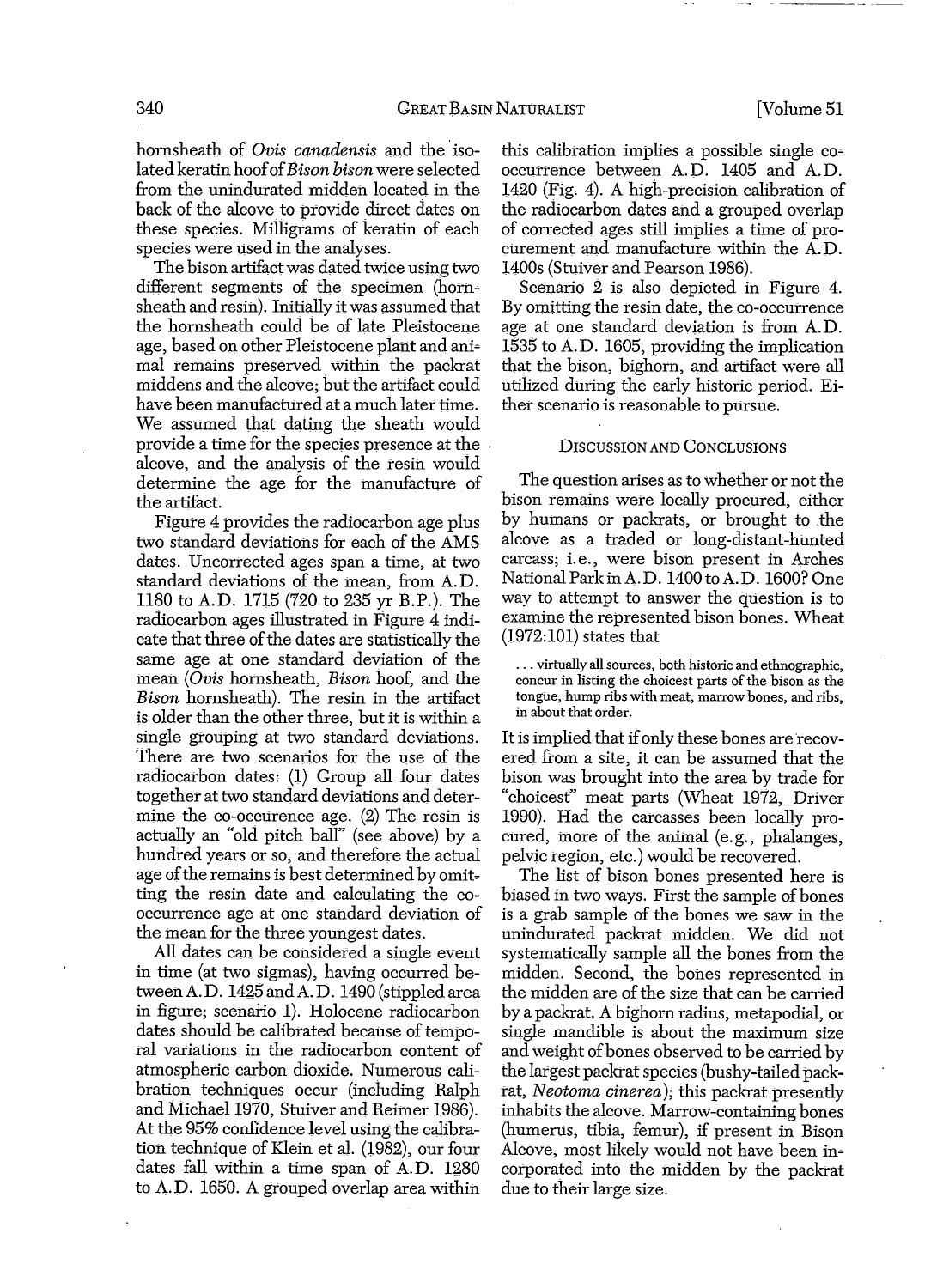bison

densis

cenar<br>Sheat o





Fig. 4. Graph of the AMS radiocarbon dates from the bighorn and bison skeletal and artifact remains. Laboratory numbers and actual radiocarbon date are at the bottom. Material dated is at the top. One (box) and two (vertical line) standard deviations ofthe date (horizontal line) are shown for each date. See text for discussion.

These biases should not affect our determi~ nation of whether or not the bison was locally procured. We did recover some leg elements (phalange and ulna), some vertebral elements (unfused centrum plates), and a fragment representing the skull. Although the hornsheath could have been traded, the other elements

are not from the "choicest parts." We there~ fore feel that the young bison must have been a local community inhabitant.

It is possible that bison, albeit rarely to occasionally, roamed through Arches National Park during A.D. 1400s to A.D. l600s. One could have died near Bison Alcove, and